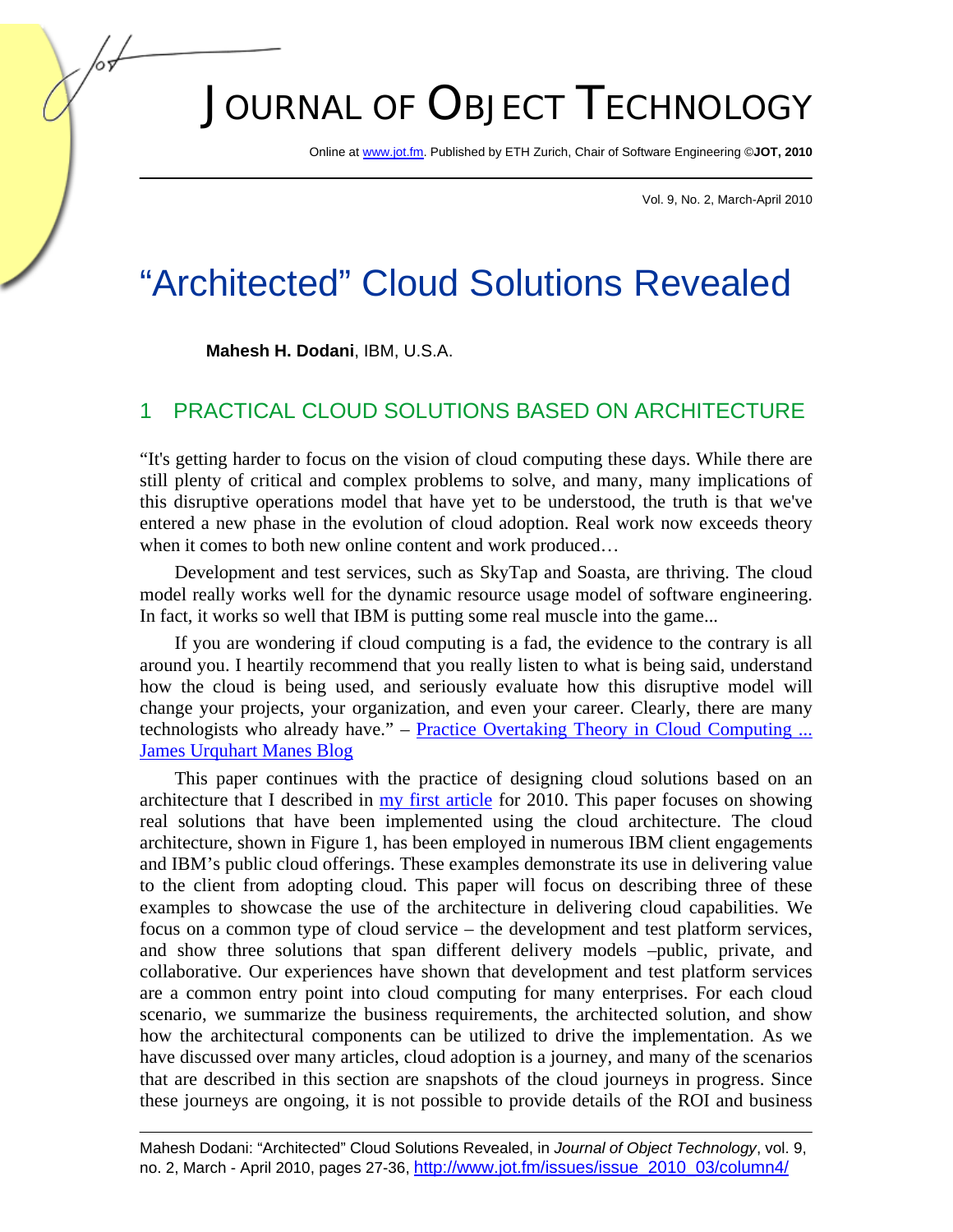value delivered. However, these are being tracked by the individual projects, and as they become available, I will collate the results and report these in an upcoming paper.

Let us start by summarizing the components and capabilities of the cloud architecture shown in Figure 1. The three main roles in this architectural model are the service consumer (left hand side), the service provider (middle) and the service creator (right hand side). The service provider hosts services which are created by the service creator, based on a management platform consisting of an Operational Support System (OSS) and a Business Support System (BSS).

With a strict separation of concerns the Cloud Architecture enables specific perspectives:

- From the service consumer's perspective, a simplified interface/API is needed with well-understood service offerings, pricing and contracts. The value proposition for the service consumer is to get much faster whatever is needed (e.g. getting a financial model simulation IT environment in a few hours vs. in 6 weeks) while they only have to pay for the period of time the service is used.
- From the service Provider's perspective, a highly efficient service delivery and service support infrastructure and organization is needed in order to provide differentiated, well-understood, standardized and high-quality services to end users. Service management and a dynamic infrastructure make it possible for significant economies of scale to be achieved. A self-service portal allows exposing a well-defined set of services in a highly automated fashion to a very attractive cost point.
- From the service creator's perspective, a tooling environment for modeling, assembling service elements (virtual images for example) and an effective means of managing the service lifecycle.

Business requirements drive the cloud service offerings and the business support systems. The architecture must be able to support a range of service offerings, including infrastructure, platform and software/applications that are needed to support the business needs. These services offerings should be able to address both enterprises using cloud computing to supplement traditional IT as well as service providers that support multiple customers. The discussion of how service providers can handle multiple customers (aka multi-tenancy) is beyond the scope of this paper. Furthermore, with different cloudsuitable services emerging, the cloud architecture will need to provide support for workload focused offerings, including analytics, application development/test, and collaboration/e-mail services along with industry specific services. The business support systems focus on managing the business side of delivering cloud services, including managing customers, accounts, orders, subscribers, etc. Underlying these management services is the need for reporting (on usage, meeting SLAs, licenses, etc.) as well as all the capabilities for charging (including billing, invoices, settlement, etc.)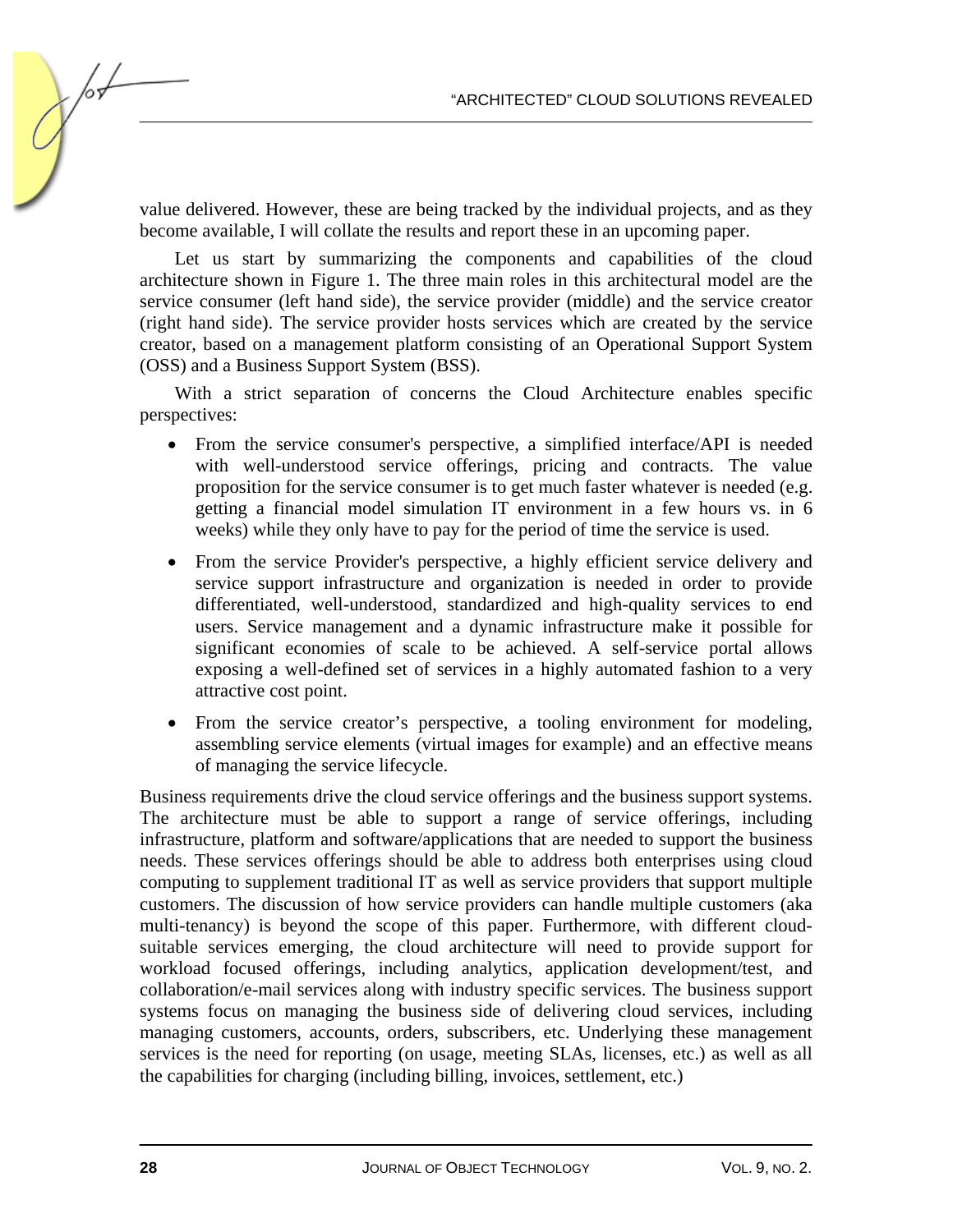Technical requirements drive the underlying IT management patterns, including a focus on handling the top adoption factors influencing cloud services – i.e. trust, security, availability, and SLA management. The main capabilities are shown within the architecture in the operational support systems. The architecture must focus on handling the major concerns of enterprises by facilitating internal/external cloud interoperability. This requires the architecture, for example, to handle licensing and security issues to span traditional IT, private and public clouds. Additionally, the architecture must support a self service paradigm to manage clouds using a portal which requires a robust and easy to use service management solution. A portal facilitates access to the catalog of services and to manage security services. Of course, all of these services must be provided on top of a virtualized infrastructure of the underlying IT resources.



Figure 1: Cloud Reference Architecture

#### 2 DEVELOPMENT AND TEST SERVICES ON THE IBM PUBLIC **CLOUD**

The Smart Business Development and Test on the IBM Cloud is designed to augment and enhance software development and delivery capabilities, particularly in large enterprises where IT departments handle hundreds of development projects every year. Unlike traditional development environments, developers can log on to IBM Smart Business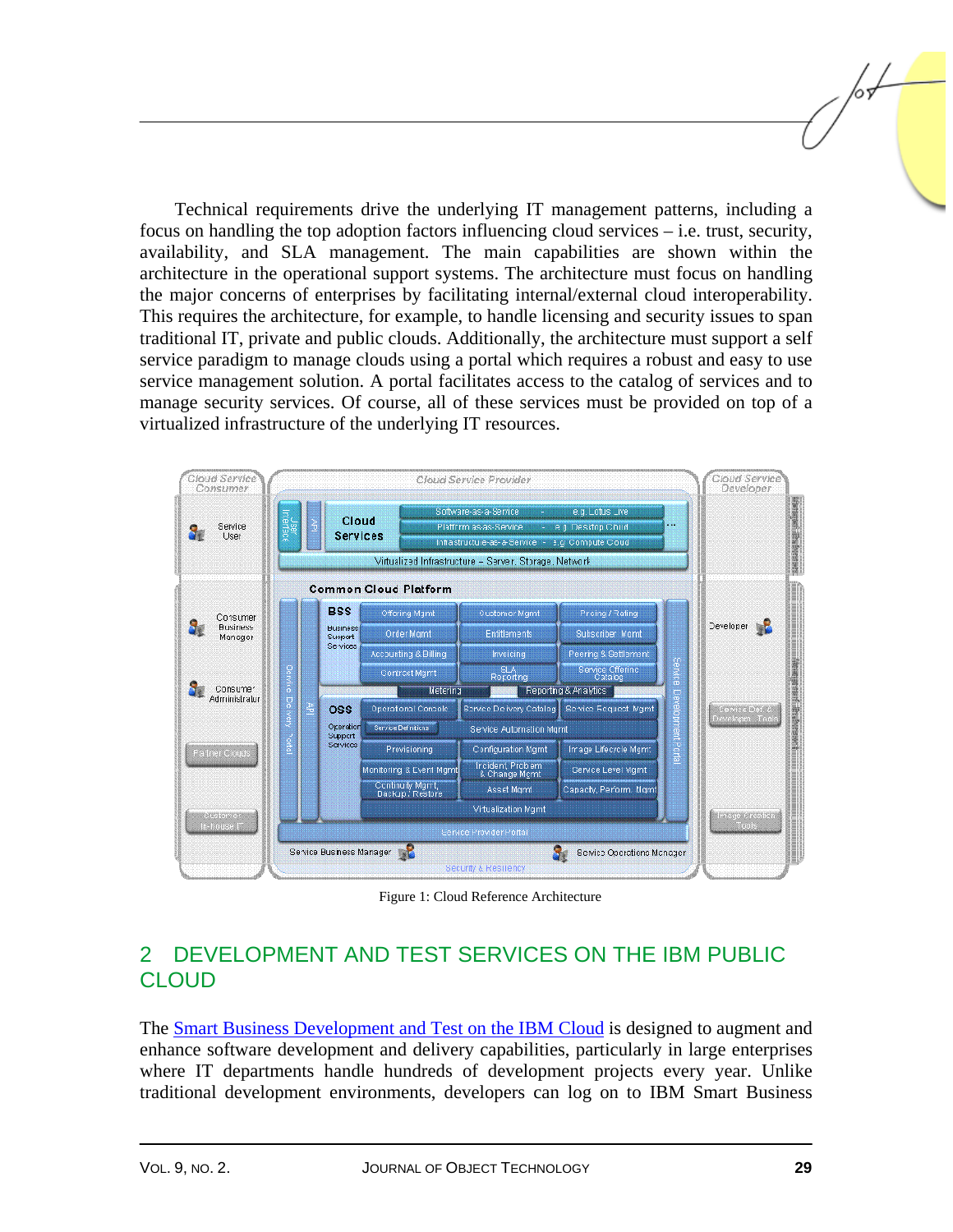Development and Test on the IBM Cloud and get access to customizable virtual machines in minutes.

This new environment provides a range of services to help application developers and testers speed the development and delivery of software applications including compute and storage infrastructure services, software delivery platform services, and middleware software (e.g. application servers, database servers) platform services. To help customers leverage existing investments, these new services support development across heterogeneous environments, including Java, Open Source, and .NET. In addition, pre-configured integrations of some of these services are available based on the IBM Rational Jazz framework, which dynamically integrates and synchronizes people, processes and assets associated with software development projects.

The IBM Smart Business Development and Test on the IBM Cloud provides the following features to software developers and testers:

- Instant self-service provisioning of development and test environments.
- A dynamic and elastic environment to support an organizations' test lab and build infrastructure.
- Flexible deployment pricing options covering several delivery models. The private hosted option features fixed price, time and materials, or pay as you go pricing. The shared private or public cloud options facilitate multi-tenancy and features a utility or metered pricing.



Figure 2: The OSS Capabilities of a Public Cloud

As is evident from the requirements above, the implementation of the IBM Smart Business Development and Test on the IBM Cloud requires capabilities from both the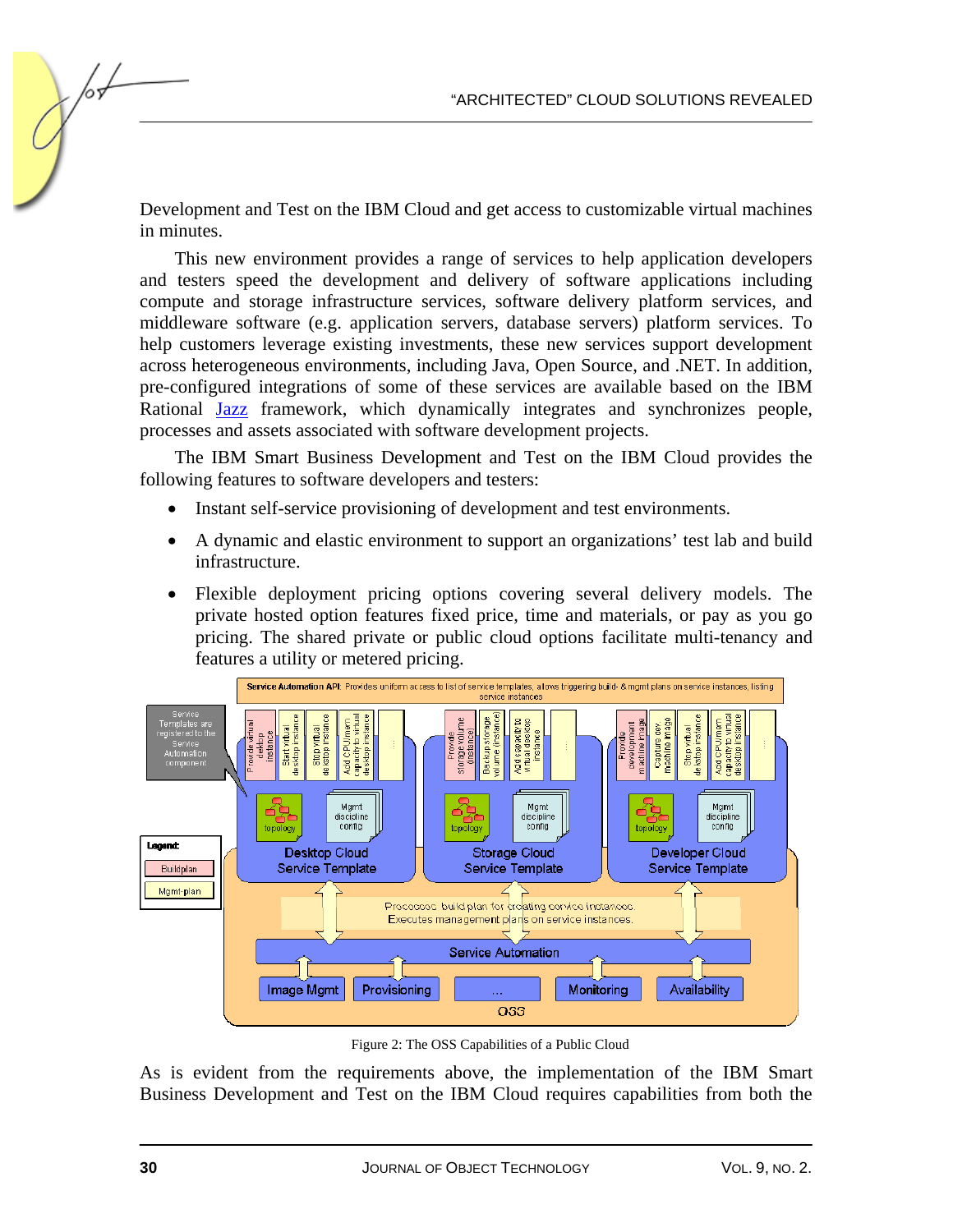BSS and OSS layers of the architectural model. Figure 2 shows how the underlying OSS capabilities are leveraged to deliver on the development and test cloud services.

The metering and reporting  $\&$  analytics architectural components support the required BSS capabilities inherent in being able to manage the service offerings, accounts, and billing in the public cloud. In particular, the following BSS capabilities are used in delivering the cloud services – the service offering catalog component to make the services available to the consumers, the subscriber management component to handle users, the pricing/rating component to handle the various pricing options, and the accounting & billing component to manage payments.

#### 3 A PRIVATE DEVELOPMENT & TEST CLOUD

The IBM Tivoli Development Services (TDS) organization provides IT services for Tivoli and other organizations in IBM Software Group in the form of lab services, host services, build/390 services, and virtual resource services to enable the software development cycle. The TDS organization faced several key business challenges. First, the organization had 24 development labs spread across the globe with minimal virtualization, resulting in much higher capital expense, management and administration costs, and less than optimal efficiency because of limited ability to reuse and share IT resources and best practices. In addition, request workflows, capacity management and administration processes were mostly manual, leading to average delivery times for new resource requests of weeks to months and driving up management costs. Lastly, Tivoli's physical resources were largely underutilized, with an average utilization of about 45%.

The specific functional requirements are summarized from the perspective of the primary users (developers and testers) and the administrators who monitor and manage the cloud environment. In particular, the developer and tester use cases facilitate interactions with the dev/test environments through the entire lifecycle, including the ability to manage dev/test environments, request these environments, use them, snapshot/restore the environments, and release them. In addition, a dev/test manager has the ability to reserve resources to cover all the development and test for the projects under their control. The administrator requirements define how the cloud environment is monitored and managed from the perspective of IT resources, virtualized environments, and cloud services. In particular, the resource administrator is interested in monitoring different types of IT resources involved in delivering cloud services, including compute, memory and storage; and the ability to manage different aspects of the IT resources, including utilization and capacity. The virtualization administrator focuses on monitoring VMs, and manages workloads associated with the cloud services as well as the performance (by increasing the IT resources allocated to the VM.) Finally, the cloud administrator monitors the entire cloud environment, and manages any incidents and events to ensure efficient and effective delivery of the cloud services to the established SLAs.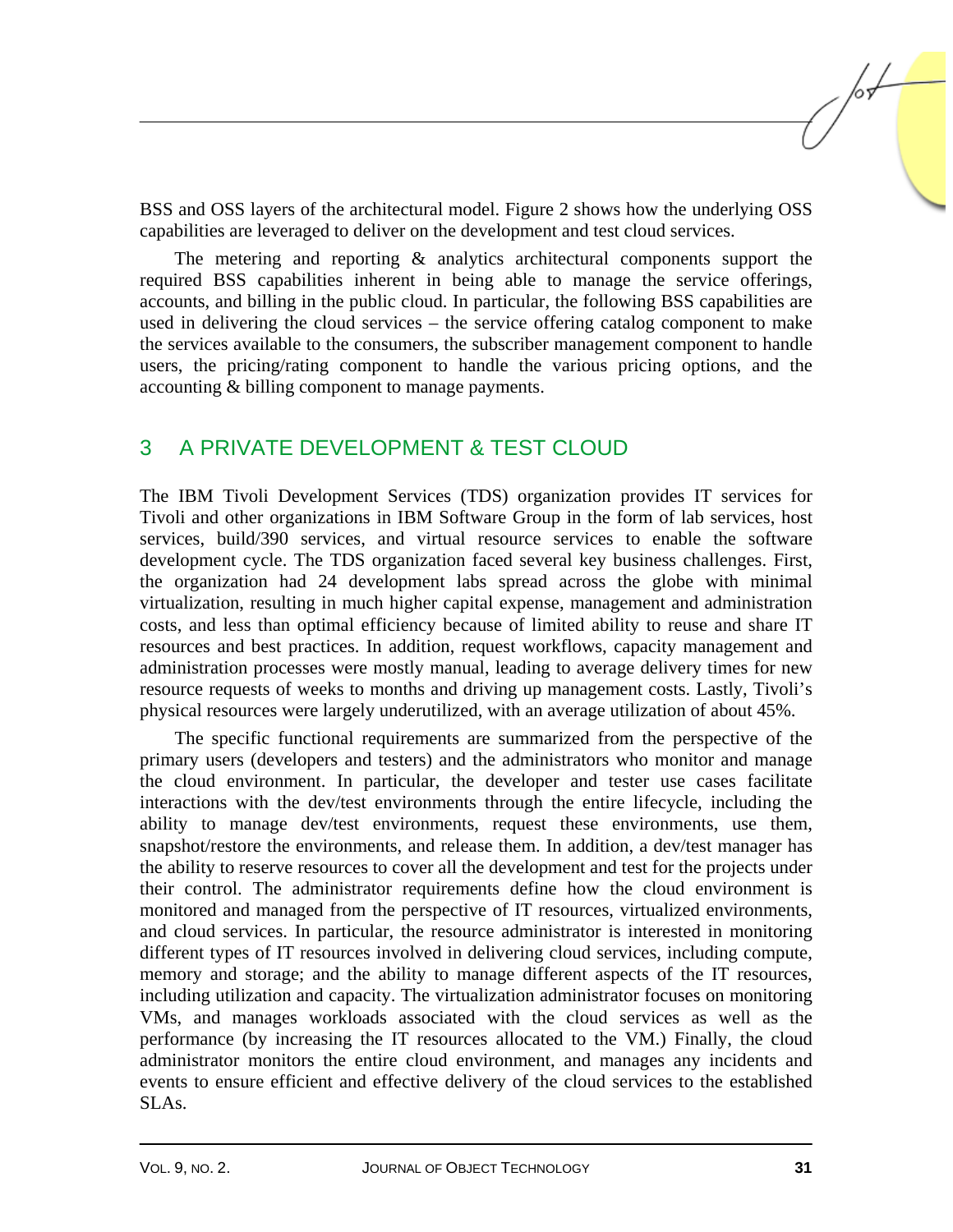Based on the above requirements, the overall objectives of the Tivoli Development Cloud include the following:

- Developers/testers reserve dev/test environments from a service catalog, use and release the environments that are handled and managed from "nearby" virtualized infrastructures.
- A central site monitors the geographically dispersed cloud environments and manages the cloud environment in areas such as performance, availability, utilization, and capacity.
- Capacity is increased by "plugging in" a virtualized infrastructure anywhere in the world.

Note that the design of both the geographical cloud component and the central monitoring & management components utilize primarily the capabilities defined in the OSS layer of the architecture.

The geographical cloud component includes both the managed and management environments that provide services to its users through the service catalog. The managed environment itself can be an independent resource pool available in the geography, and can be plugged in to support the needs of the Tivoli Development Cloud. The service catalog provides standard services for developers and testers. Each geographic cloud can track the usage of resources based on the services requested, and provide input to support keeping track of usage against reservations of resources. The implementation of the geographical cloud environment utilizes the key OSS layer architectural components, primarily the service automation manager to orchestrate the cloud service delivery along with the supporting components necessary to ensure effective service delivery; the respective portals for requesting, activating and accessing the services for both the service consumer and provider; the service delivery catalog and service request manager components to handle the requests from the service consumer; the provisioning component to build up the virtual development/test environments associated with the request; and the virtualization management component to manage the underlying IT (compute, storage, and networking) resources.

The central monitoring and management component ensures effective and efficient service delivery across the entire Tivoli Development Cloud. It monitors all of the resources, service requests, operating systems, and energy across all the geographic cloud environments. It allows this monitoring information to be collected and presented through dashboards suitable for administrators to manage different aspects of the Tivoli Development Cloud. The capabilities include the ability to monitor and manage performance and availability of the resources, the ability to monitor and manage utilization of resources and optimize it for the test workloads, and the ability to analyze the usage of resources to forecast and plan for capacity needs in the future. The implementation of the central monitoring and management site utilizes many of the associated OSS layer architectural components as depicted in Figure 3.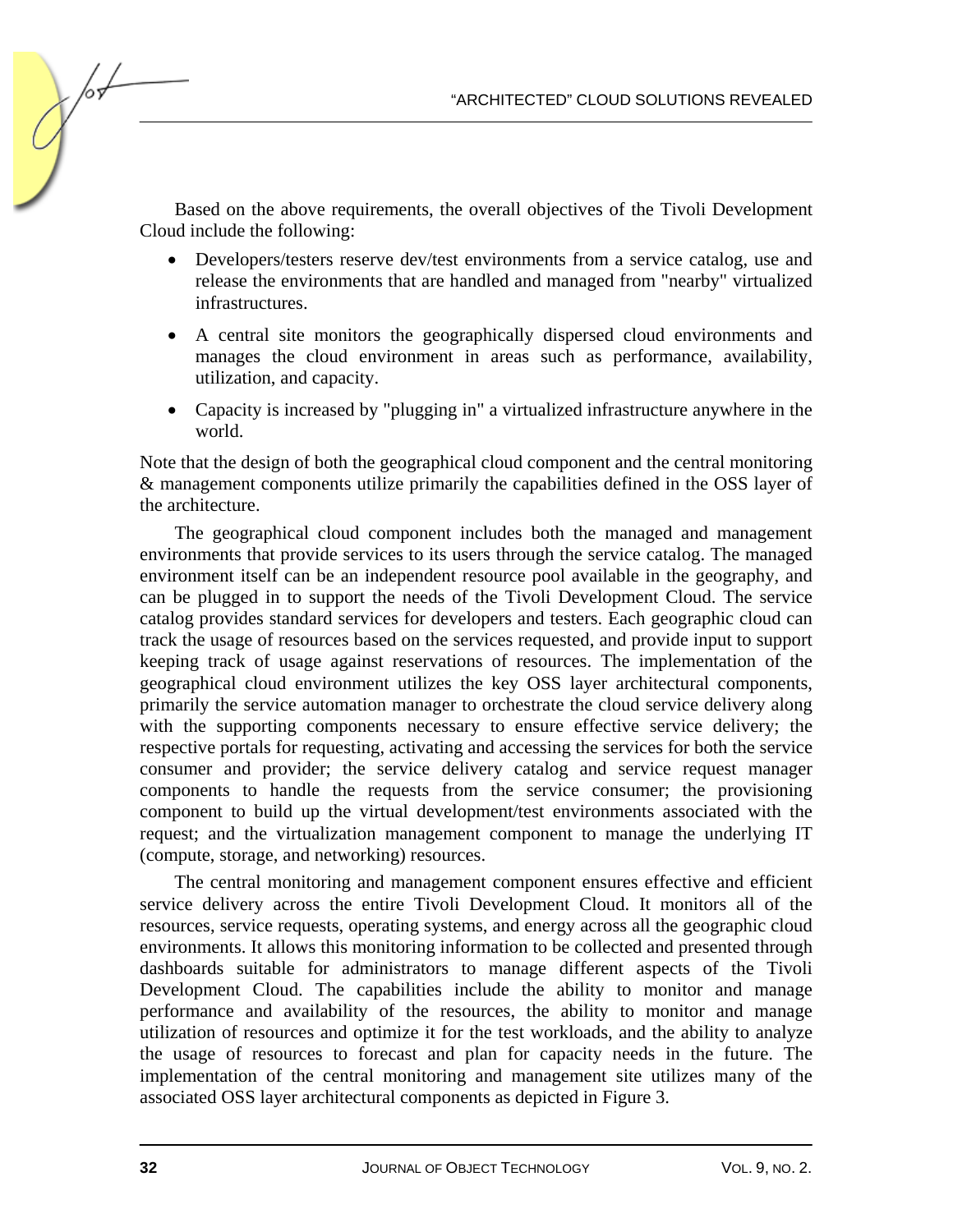

Figure 3: The Central Monitoring and Management Implementation

### 4 A COLLABORATIVE CLOUD FOR BUSINESS PARTNERS TO DEVELOP AND TEST SERVICES

SK Telecom is the leading provider of mobile telecommunications services in South Korea, with 50.5% of the market share in 2008. It was the 6th company in the world to surpass the ten million subscriber mark, and currently has a presence also in China, Japan, Vietnam, and the whole Asian continent. As a telecommunications operator, SK Telecom has a number of business partners that provide content and services that are offered to the end user (mobile phone user). SK Telecom provided systems on which the business partners developed these services, and then moved them into production. These systems were known as incubation systems, and in early 2009 it was decided to industrialize this system and provide a cloud to host these systems.

There were to be two server farms in the cloud: a development server farm in which the business partners would develop and test their services, and a production server farm to host the services when they were ready to be offered to the end users. This was to be a relatively contained system in terms of the size of the managed environment, but it was to be a full production cloud with functional requirements that exceeded the out-of-the-box capabilities of any existing commercial offerings. It was also to be a showcase for SK Telecom as an innovator, and key proof-point for larger and more ambitious Cloud projects within SK Telecom and for other companies in Asia Pacific.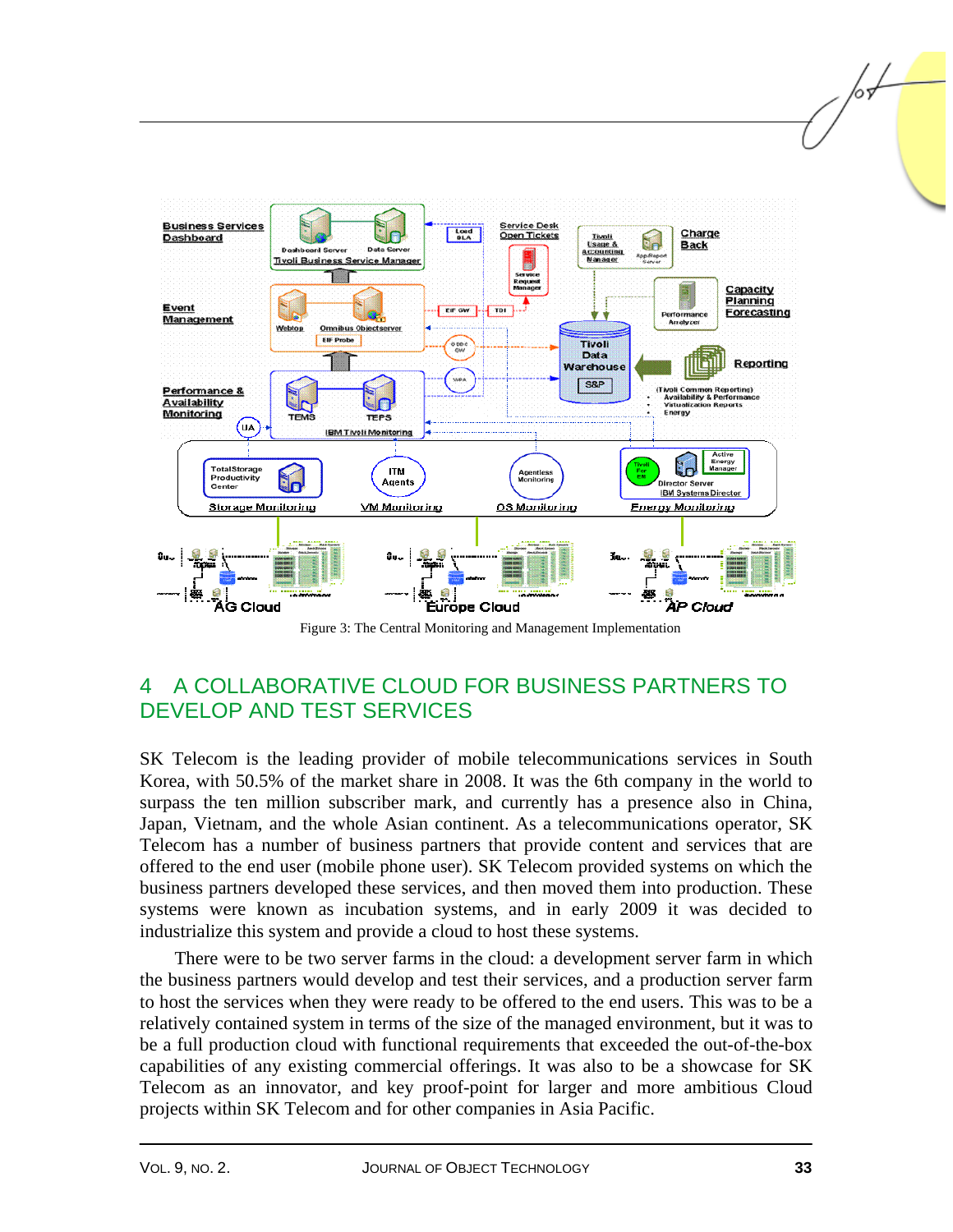The implementation of the SK Telecom Cloud addresses the requirements above as shown in Figure 4. As is evident from the figure, the implementation utilizes many of the key OSS architectural components: service request portal, service automation manager, service request manager, provisioning, monitoring & event management, security & resiliency, and the virtualization management (to interface with the managed environment.)

The Service Portal provides a number of services and applications to the user. In the context of this project, the Service Portal acts as a Korean language front-end into the SK Telecom Cloud, offering services by means of a Service Catalog and managing the workflows required to fully specify and submit a Service Request. It also supports the workflows required for the analysis and approval of the Service Requests by the authorized approvers.

The management environment contains the management servers that are needed to make the Cloud resources functional. The management environment includes the core components of a Service Request Manager, an Automation Manager, a workflow-based provisioning manager and a Configuration Management Data Base (CMDB) which is used to store the data in an Information Technology Infrastructure Library (ITIL) compliant service management best practice format. The Service Request Manager advertises Cloud Services by means of a Service Catalog, and provides the interfaces that allow the Service Portal to fully specify and submit a Service Request. It then supports the workflows for approval of the request (if required) before invoking the Automation Manager to fulfill it. The Automation Manager interprets the Service Requests, and uses predefined workflows and automation programs (Management Plans) to fulfill the requested service. It does this through the invocation of management tasks, and in particular through tasks that invoke workflows in the Provisioning Manager. The Provisioning Manager is triggered by the Automation Manager to provision or deprovision virtual servers, to install or uninstall software packages, or to invoke configuration actions on virtual servers. Provisioning actions are driven by workflows. The Provisioning Manager is also responsible for discovering resources in the Managed Environment, in order that they can be populated into the CCMDB and therefore be referenced by the Automation Manager. The Directory Server provides the authentication service for all of the elements in the Management Environment that require it, and for the Service Portal. It stores the user IDs, passwords, and security groups defined in the environment. The extended management environment contains the management systems to integrate with existing systems to monitor the managed environment, along with the ability to authenticate and authorize users of the cloud.

#### 5 SUMMARY

Most CIOs are eager to see if the potential of cloud computing can be transformed into tangible business value that will help them reduce the cost of running their enterprises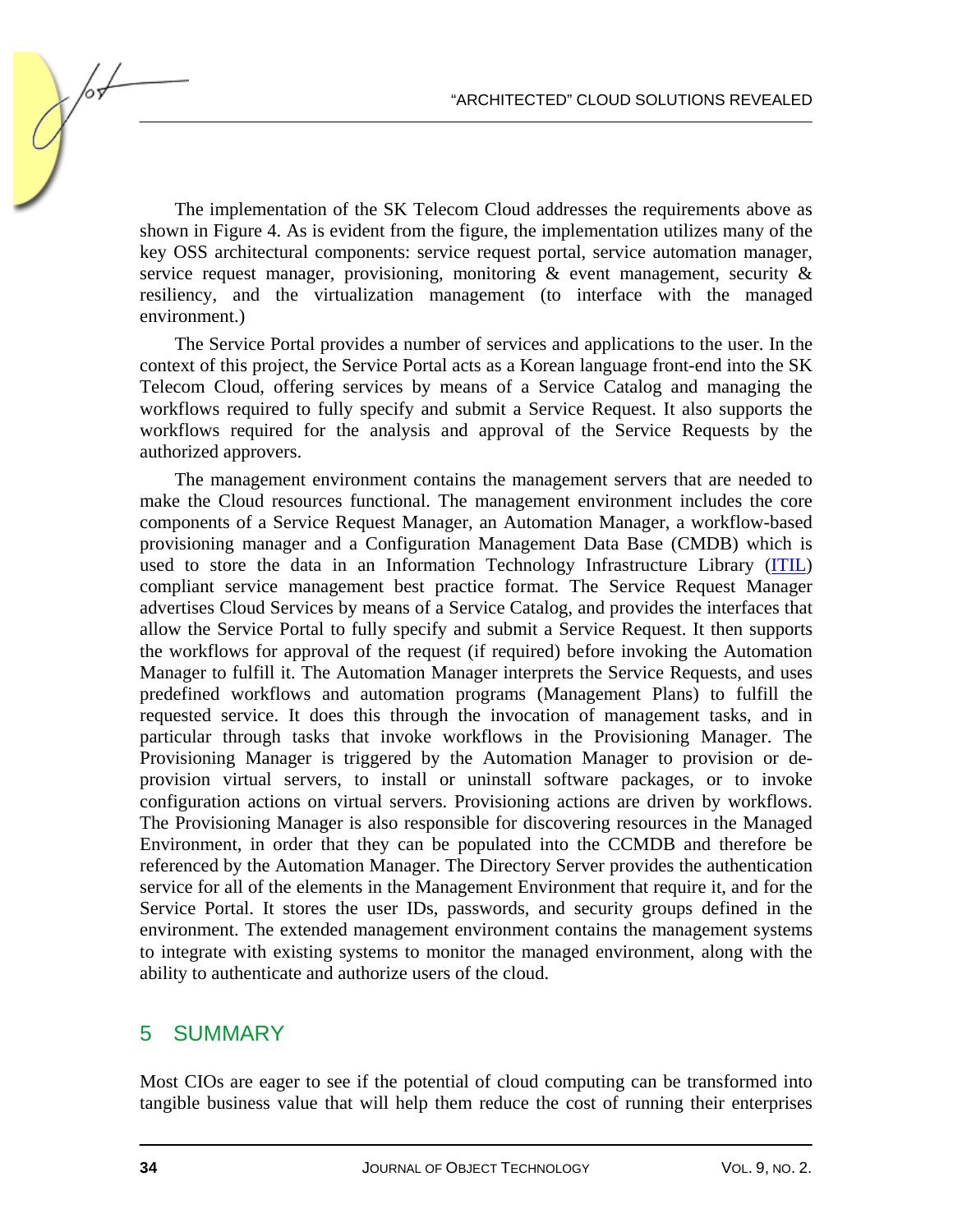while continuing to deliver new, innovative business services. Deriving business value from cloud computing requires a careful "architected" design of the solution that meets the business' requirements. This paper showed several examples of how to architect a cloud solution by looking at the typical requirements inherent in any cloud implementation and showing how to derive a solution that addresses these requirements using capabilities provided by the cloud architecture. As we have discussed over the last few articles, it is important to establish the cloud architecture that will be used to architect the cloud solution, along with an implementation approach that provides a guide on how a cloud solution can be "architected", and then strengthen the architecture and implementation approach through several cloud solutions that derive business value. We use such an architected cloud solution guide to help our clients through their cloud journeys and ensure that they are deriving tangible business value from cloud computing.



Figure 4: The SK Telecom Cloud Implementation